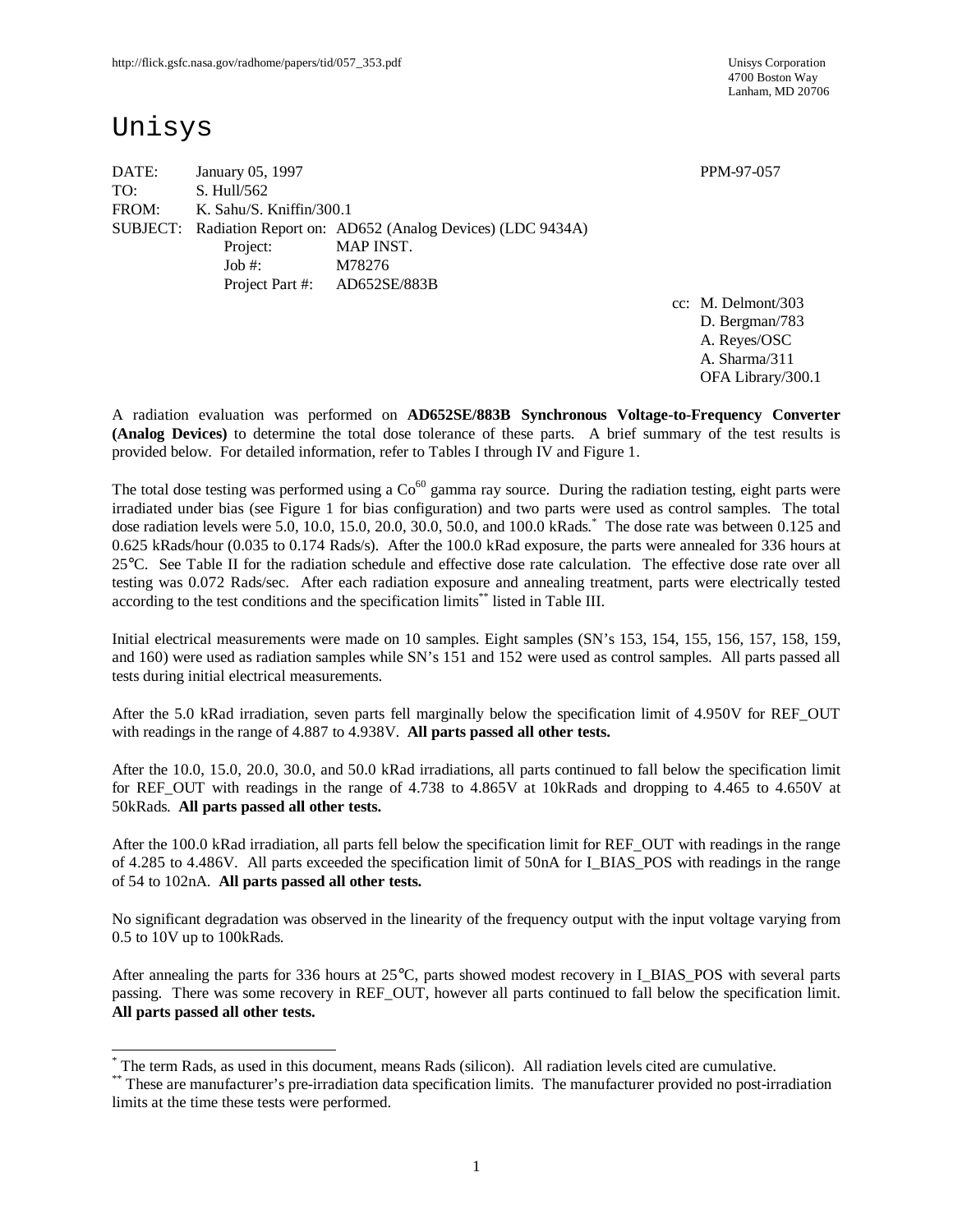Tables IV and V provide a summary of the test results with the mean and standard deviation values for each parameter after each irradiation exposure and annealing step. Figure 2 provides the output frequency vs. voltage before and after irradiation.

Any further details about this evaluation can be obtained upon request. If you have any questions, please call me at (301) 731-8954.

#### \_\_\_\_\_\_\_\_\_\_\_\_\_\_\_\_\_\_\_\_\_\_\_\_\_\_\_\_\_\_\_\_\_\_\_\_\_\_\_\_\_\_\_\_\_\_\_\_\_\_\_\_\_\_\_\_\_\_\_\_\_\_\_\_\_\_\_\_\_\_\_\_\_\_\_\_\_\_\_\_\_\_\_\_\_\_\_\_\_\_\_\_ ADVISORY ON THE USE OF THIS DOCUMENT

The information contained in this document has been developed solely for the purpose of providing general guidance to employees of the Goddard Space Flight Center (GSFC). This document may be distributed outside GSFC only as a courtesy to other government agencies and contractors. Any distribution of this document, or application or use of the information contained herein, is expressly conditional upon, and is subject to, the following understandings and limitations:

(a) The information was developed for general guidance only and is subject to change at any time;

(b) The information was developed under unique GSFC laboratory conditions which may differ substantially from outside conditions;

(c) GSFC does not warrant the accuracy of the information when applied or used under other than unique GSFC laboratory conditions;

(d) The information should not be construed as a representation of product performance by either GSFC or the manufacturer;

(e) Neither the United States government nor any person acting on behalf of the United States government assumes any liability resulting from the application or use of the information.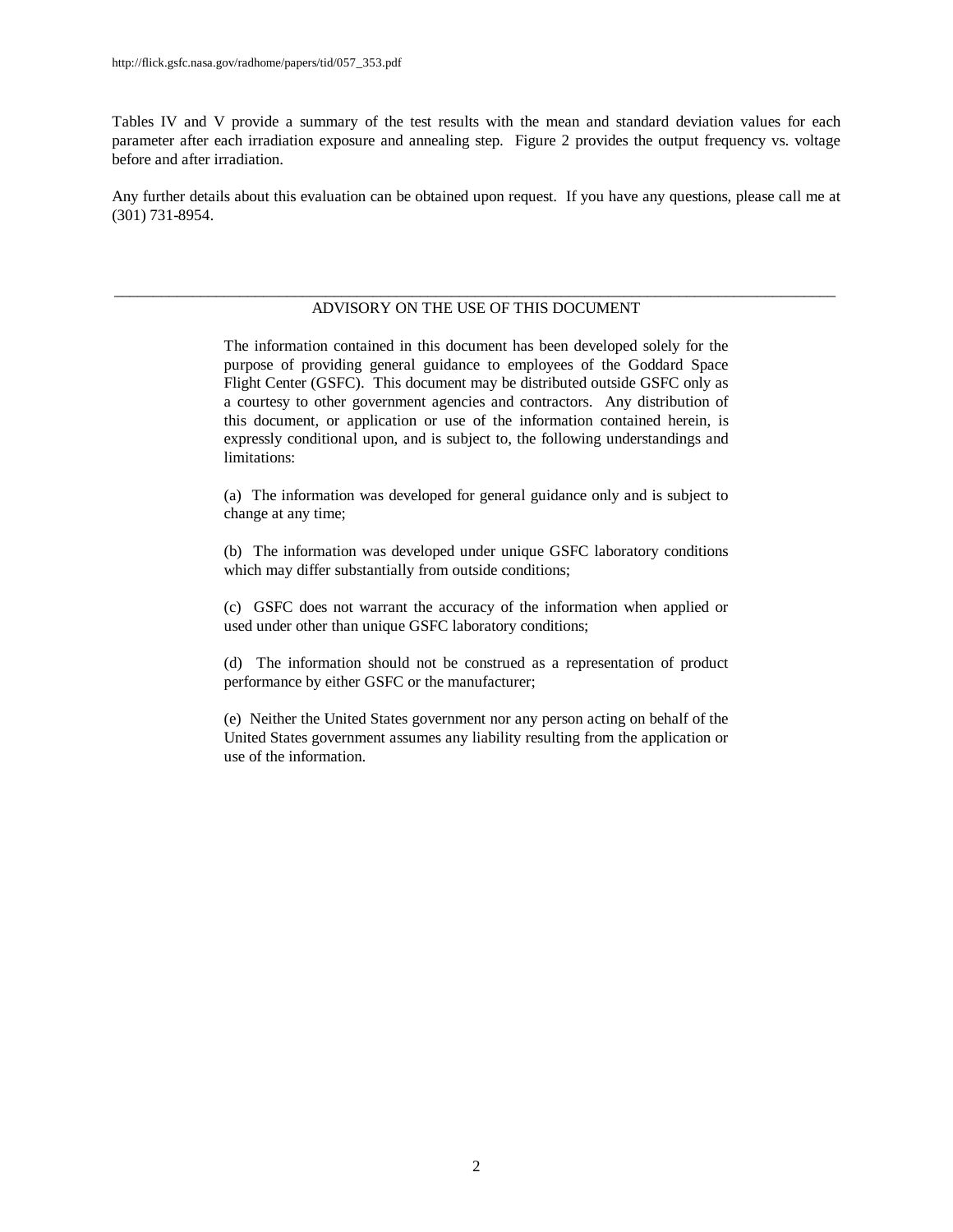

Figure 1. Radiation Bias Circuit for AD652

Notes:

- 1. R1 is  $10\text{k}\Omega \pm 5\% 1/4\text{W}$ , R2 is  $2.05\text{k}\Omega \pm 5\% 1/4\text{W}$ .
- 2.  $+18V = 2$ , 12, 14; GND = 5, 7, 8, 15, 17, 18; Linked = 9, 19, 20; -18V = 10;  $+2.5V = 13$ .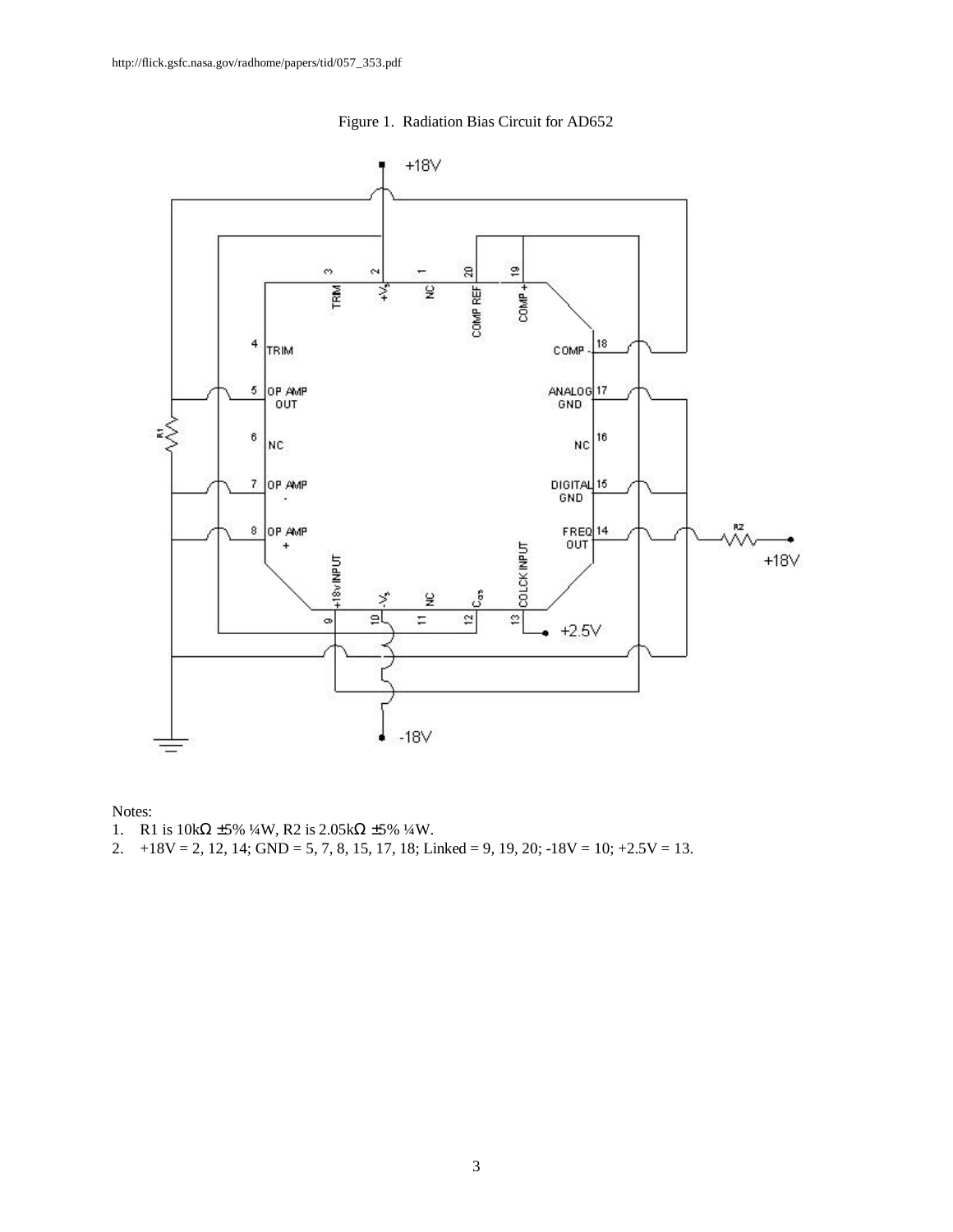| Generic Part Number:                        | AD652                                      |
|---------------------------------------------|--------------------------------------------|
| <b>MAP INST. Part Number</b>                | AD652SE/883B                               |
| Charge Number:                              | M78276                                     |
| Manufacturer:                               | <b>Analog Devices</b>                      |
| Lot Date Code (LDC):                        | 9434A                                      |
| <b>Quantity Tested:</b>                     | 10                                         |
| Serial Number of Control Samples:           | 151, 152                                   |
| <b>Serial Numbers of Radiation Samples:</b> | 153, 154, 155, 156, 157, 158, 159, and 160 |
| Part Function:                              | Synchronous Voltage-to-Frequency Converter |
| Part Technology:                            | Bipolar                                    |
| Package Style:                              | 20 Pin LCC                                 |
| Test Equipment:                             | A540                                       |
| Test Engineer:                              | D. Davis                                   |

### TABLE I. Part Information

• No radiation tolerance/hardness was guaranteed by the manufacturer for this part.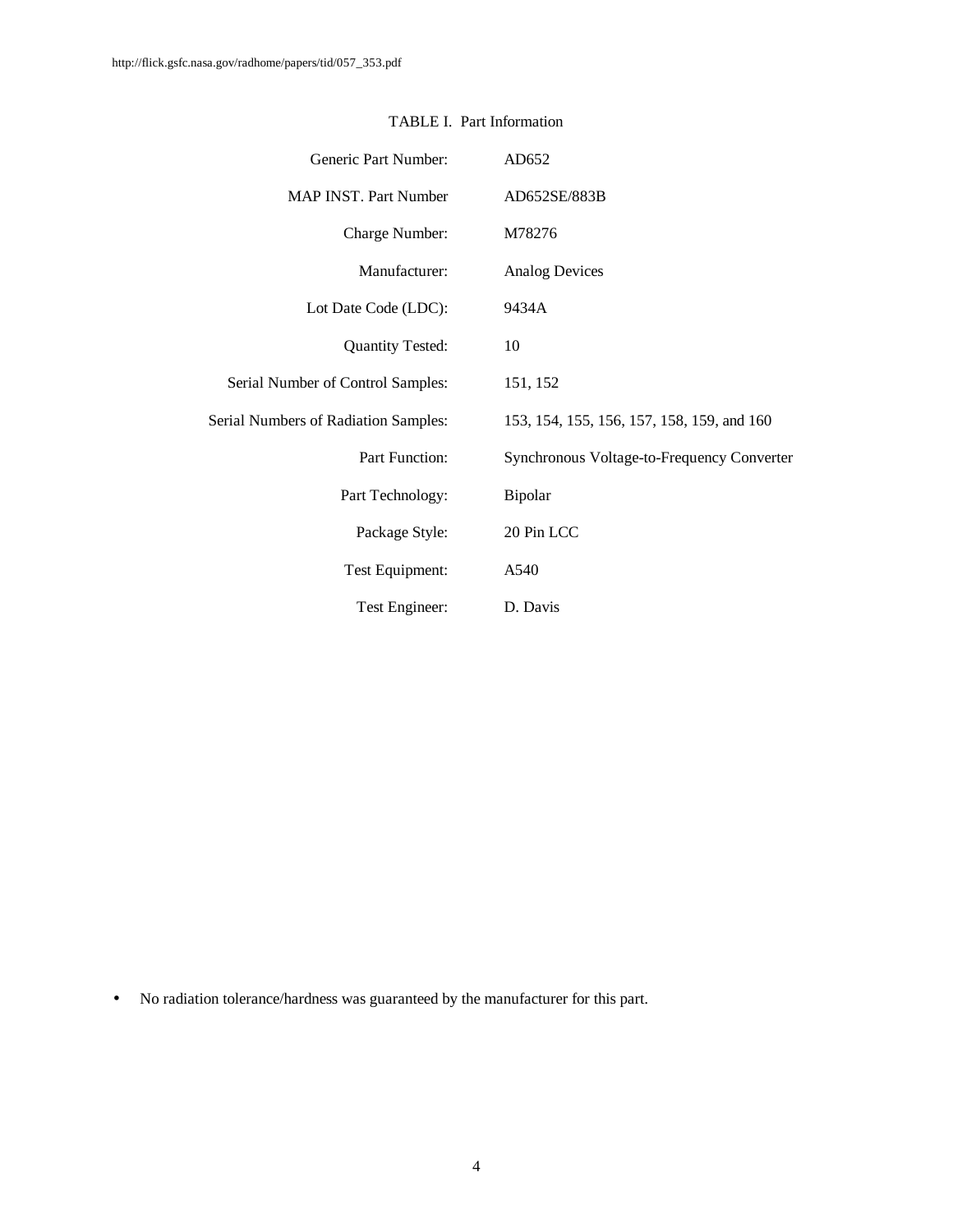| TABLE II. Radiation Schedule for AD652                                                                                                                                                                                                                                                                                                             |  |
|----------------------------------------------------------------------------------------------------------------------------------------------------------------------------------------------------------------------------------------------------------------------------------------------------------------------------------------------------|--|
|                                                                                                                                                                                                                                                                                                                                                    |  |
|                                                                                                                                                                                                                                                                                                                                                    |  |
|                                                                                                                                                                                                                                                                                                                                                    |  |
|                                                                                                                                                                                                                                                                                                                                                    |  |
|                                                                                                                                                                                                                                                                                                                                                    |  |
|                                                                                                                                                                                                                                                                                                                                                    |  |
|                                                                                                                                                                                                                                                                                                                                                    |  |
|                                                                                                                                                                                                                                                                                                                                                    |  |
|                                                                                                                                                                                                                                                                                                                                                    |  |
| $E_{\text{total}}^{f}$ $D_{\text{total}}^{f}$ $D_{\text{total}}^{f}$ $D_{\text{total}}^{f}$ $D_{\text{A}}^{f}$ $D_{\text{C}}^{f}$ $D_{\text{A}}^{f}$ $D_{\text{C}}^{f}$ $D_{\text{A}}^{f}$ $D_{\text{C}}^{f}$ $D_{\text{C}}^{f}$ $D_{\text{C}}^{f}$ $D_{\text{C}}^{f}$ $D_{\text{C}}^{f}$ $D_{\text{C}}^{f}$ $D_{\text{C}}^{f}$ $D_{\text{C}}^{f}$ |  |

Effective Dose Rate = 100,000 RADS/16 DAYS=260.4 RADS/HOUR=0.072 RADS/SEC The effective dose rate is lower than that of the individual radiation steps as it takes into account the testing time.

PARTS WERE IRRADIATED AND ANNEALED UNDER BIAS, SEE FIGURE 1.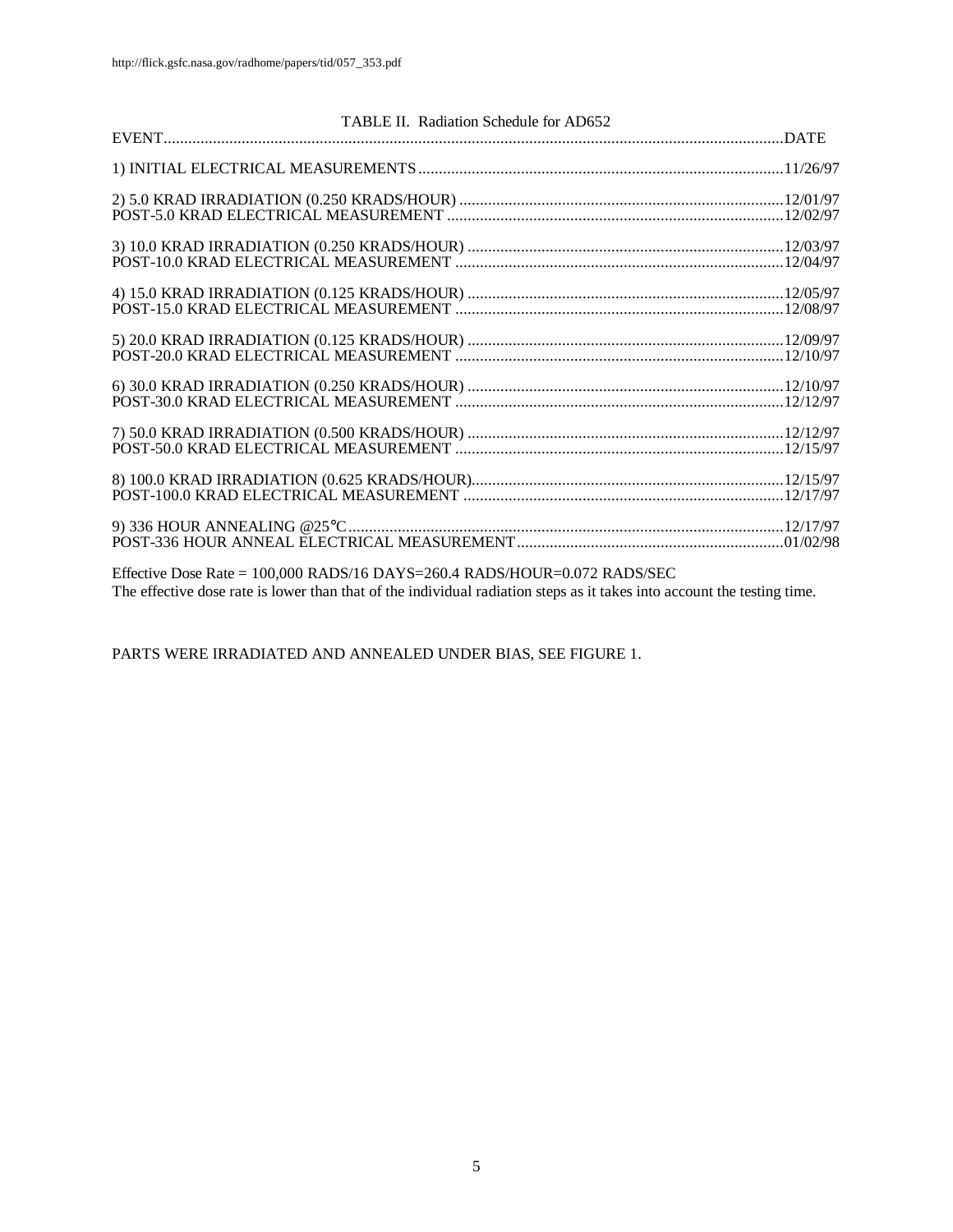| <b>Test</b> |                          |               |                                                       | Spec.    | Lim.     |
|-------------|--------------------------|---------------|-------------------------------------------------------|----------|----------|
| #           | Parameter                |               | Units Test Conditions /2/3                            | min      | max      |
| 1           | <b>REF_OUT</b>           |               | $V I_{REF}=0mA$                                       | 4.950    | 5.050    |
| 6           | $freq_2.0V$<br>/4        |               | $V_{IN} = 2.0V$                                       | 45       | 55       |
| 12          | $freq_5.0V$<br>/4        |               | $V_{IN} = 5.0V$                                       | 112.5    | 137.5    |
| 18          | $freq_8.0V$<br>/4        |               | $V_{IN} = 8.0V$                                       | 180      | 220      |
| 22          | $freq_10.0V$<br>/4       |               | $V_{IN} = 10.0V$                                      | 225      | 275      |
| 23          | Lin_ERROR_200kHz         | $\frac{0}{0}$ |                                                       | $-0.05$  | 0.05     |
| 24          | <b>GAIN_ERROR_200kHz</b> |               | $\%$ $V_{IN}$ = 0.01V & 9.4V, f <sub>c</sub> = 200kHz | $-1.00$  | 1.00     |
| 25          | Lin_ERROR_1MHz           | $\frac{0}{0}$ |                                                       | $-0.05$  | 0.05     |
| 26          | <b>GAIN ERROR 1MHz</b>   |               | $\%$ $ V_{IN} = 0.01V \& 9.4V, f_C = 1MHz$            | $-1.00$  | 1.00     |
| 27          | <b>Lin ERROR 2MHz</b>    | $\frac{0}{0}$ |                                                       | $-0.05$  | 0.05     |
| 28          | <b>GAIN_ERROR_2MHz</b>   |               | $\%$ $ V_{IN} = 0.01V \& 9.4V, f_C = 2MHz$            | $-1.00$  | 1.00     |
| 29          | <b>PSRR</b>              |               | % 12V £V <sub>S</sub> £18V, f <sub>C</sub> = 4MHz     | $-0.05$  | 0.05     |
| 30          | Lin_ERROR_200kHz         | $\frac{0}{0}$ |                                                       | $-0.05$  | 0.05     |
| 31          | <b>GAIN_ERROR_200kHz</b> |               | % $V_{IN} = 0.01V$ & 9.4V, $f_C = 200kHz$             | $-1.00$  | 1.00     |
| 32          | <b>Lin ERROR 1MHz</b>    | $\frac{6}{6}$ |                                                       | $-0.05$  | 0.05     |
| 33          | <b>GAIN_ERROR_1MHz</b>   |               | $\%$ $ V_{IN} = 0.01V \& 9.4V, f_C = 1MHz$            | $-1.00$  | 1.00     |
| 34          | Lin_ERROR_2MHz           | $\frac{0}{0}$ |                                                       | $-0.05$  | 0.05     |
| 35          | <b>GAIN_ERROR_2MHz</b>   |               | $\%$ $ V_{IN} = 0.01V \& 9.4V, f_C = 2MHz$            | $-1.00$  | 1.00     |
| 36          | <b>PSRR</b>              |               | % 12V £ $V_s$ £18V, $f_c = 4MHz$                      | -0.05    | 0.05     |
| 37          | <b>I BIAS POS</b>        |               | $nA V_{IN} = 0V$ , noninverting input                 | $-50$    | 50       |
| 38          | <b>AOL</b>               | dB            |                                                       | 50       |          |
| 39          | <b>CMRR</b>              | $\bf dB$      |                                                       | 80       |          |
| 40          | <b>COMP_BIAS_P</b>       | m             |                                                       | $-5.0$   | 5.0      |
| 41          | <b>COMP_BIAS_N</b>       | m             |                                                       | $-5.0$   | 5.0      |
| 42          | III                      |               | $mA - VS < VC < -VS$                                  | $-20.0$  | 20.0     |
| 43          | <b>IIH</b>               |               | $mN_S < V_C < V_S$                                    | $-20.0$  | 20.0     |
| 44          | <b>IOL</b>               |               | $mA$ <sub>OL</sub> < $0.8V$                           | $\bf{0}$ | 15.0     |
| 45          | <b>I_SUPPLY_POS /5</b>   | mA            |                                                       | $\bf{0}$ | 20.0     |
| 46          | <b>I_SUPPLY_NEG /5</b>   | mA            |                                                       | $-20.0$  | $\bf{0}$ |

Table III. Electrical Characteristics of AD652 /1

Notes:

1/ These are the manufacturer's non-irradiated data sheet specification limits. No post-irradiation limits were provided by the manufacturer at the time the tests were performed.

2/ For all tests,  $\pm V_s = \pm 15V$ ,  $T_A = 25^{\circ}$ C unless otherwise specified.

3/ For tests 30-36, an external voltage source was use to obtain these measurements. The results appear in Table V.

4/ These tests were selected to demonstrate linearity of response. The specification limits given represent  $\pm 10\%$  of the expected value for the measurement. The tests for other voltages were performed, but were not included for brevity and clarity.

5/ The mfr's limits for these tests are 15mA. See Appendix 1 for the reason behind increasing this limit to 20mA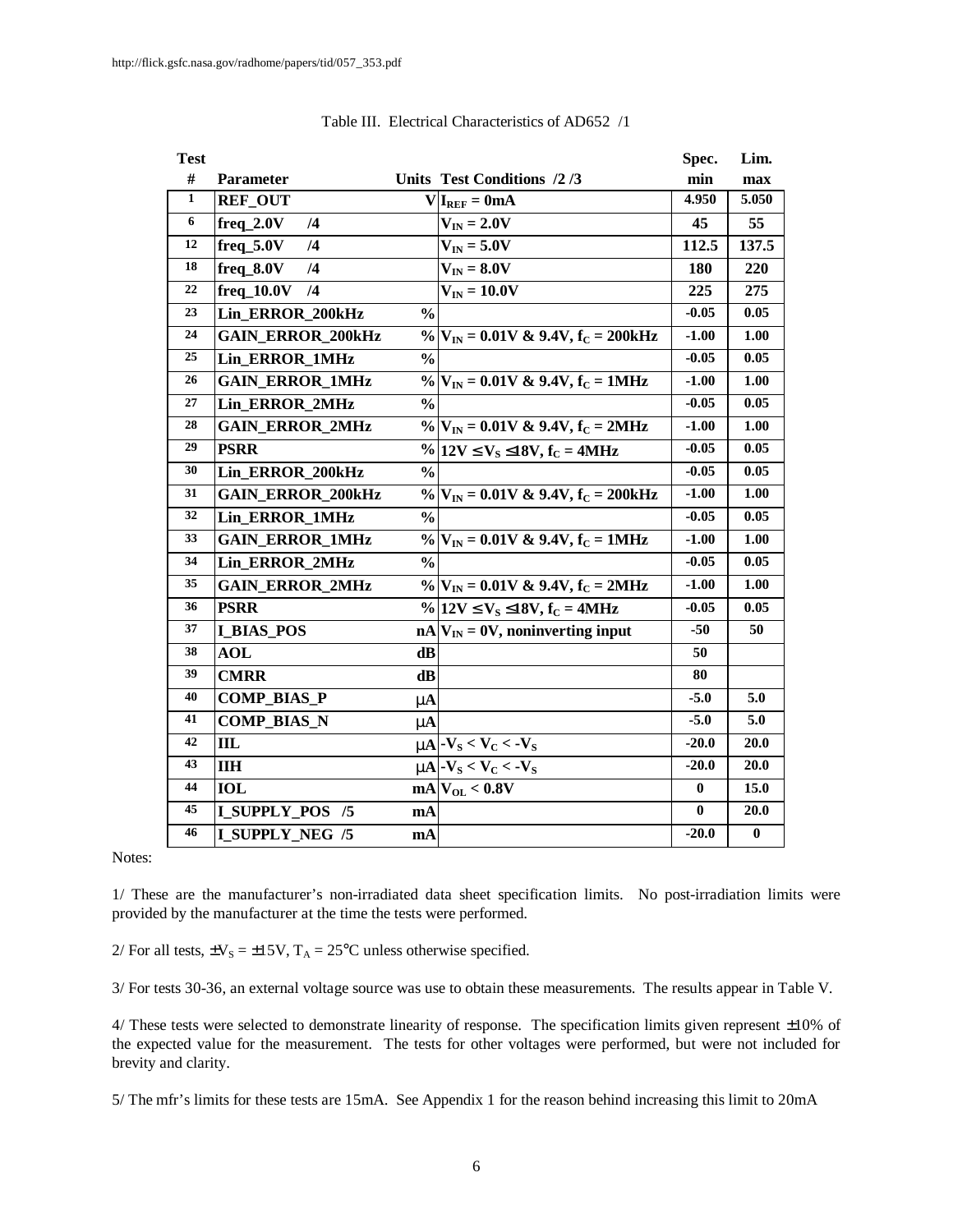|             |                          |                  |               |          |              |                | <b>Total Dose Exposure (kRads)</b> |                                      |              |              |          |       |              |                  |              |       |              | Annealing    |              |              |              |              |
|-------------|--------------------------|------------------|---------------|----------|--------------|----------------|------------------------------------|--------------------------------------|--------------|--------------|----------|-------|--------------|------------------|--------------|-------|--------------|--------------|--------------|--------------|--------------|--------------|
|             |                          |                  |               |          |              | <b>Initial</b> | 5.0                                | 10.0<br>15.0<br>50.0<br>20.0<br>30.0 |              |              |          |       |              |                  |              | 100.0 |              | 336 hours    |              |              |              |              |
| <b>Test</b> |                          |                  | Spec. Lim. /2 |          |              |                |                                    |                                      |              |              |          |       |              |                  |              |       |              |              |              |              | @25°C        |              |
|             | <b>Parameters</b>        | <b>Units</b>     | min           | max      | mean         | sd             | mean                               | sd                                   | mean         | sd           | mean     | sd    | mean         | sd               | mean         | sd    | mean         | sd           | mean         | sd           | mean         | sd           |
|             | <b>REF OUT</b>           |                  | 4.950         | 5.050    | 5.007        | 0.001          | 4.920                              | 0.021                                | 4.801        | 0.040        | 4.718    | 0.057 | 4.644        | 0.068            | 4.550        | 0.071 | 4.543        | 0.057        | 4.370        | 0.069        | 4.553        | 0.027        |
| 6           | $freq$ 2.0V<br>/3        | kHz              | 45            | 55       | 52           | $\mathbf{0}$   | 52                                 | 0                                    | 52           | 0            | 52       |       | 52           | 0                | 52           | 1.0   | 52           | 1.0          | 51           | 1.5          | 52           | 1.0          |
| 12          | $freq_5.0V$<br>/3        | kHz              | 112.5         | 137.5    | 128          | $\mathbf{0}$   | 128                                | 0                                    | 128          | 1.3          | 127      | 1.5   | 126          | $1.6\phantom{0}$ | 126          | 1.7   | 126          | 1.7          | 127          | $\mathbf{0}$ | 126          | 1.5          |
| 18          | freq 8.0V<br>/3          | kHz              | 180           | 220      | 204          | 1.4            | 203                                | 1.9                                  | 203          | 2.0          | 205      | 1.3   | 204          | 1.7              | 204          | 1.9   | 204          | 1.7          | 204          | 1.7          | 203          | 2.0          |
| 22          | $freq_10.0V$ /3          | kHz              | 225           | 275      | 250          | $\mathbf{0}$   | 250                                | $\mathbf{0}$                         | 250          | $\mathbf{0}$ | 250      |       | 250          | $\mathbf{0}$     | 250          | 0     | 250          | $\mathbf{0}$ | 250          | $\mathbf{0}$ | 250          | $\mathbf{0}$ |
| 23          | Lin ERROR 200kHz /       | $\frac{0}{0}$    | $-0.05$       | 0.05     | 0.029        | 0.012          | 0.029                              | 0.012                                | 0.029        | 0.012        | 0.029    | 0.011 | 0.029        | 0.012            | 0.030        | 0.010 | 0.028        | 0.010        | 0.035        | 0.007        | 0.032        | 0.005        |
| 24          | <b>GAIN ERROR 200kHz</b> | $\frac{6}{9}$    | $-1.00$       | 1.00     | $\mathbf{0}$ | $\mathbf{0}$   | $\mathbf{0}$                       | $\mathbf{0}$                         | 0            | $\mathbf{0}$ | 0        |       | 0            | $\mathbf{0}$     | $\mathbf{0}$ | 0     | $\mathbf{0}$ | $\mathbf{0}$ | $\mathbf{0}$ | $\mathbf{0}$ | $\mathbf{0}$ | $\mathbf{0}$ |
| 25          | Lin ERROR 1MHz           | $\frac{6}{6}$    | $-0.05$       | 0.05     | 0.024        | 0.012          | 0.030                              | 0.007                                | 0.029        | 0.009        | 0.031    | 0.014 | 0.029        | 0.011            | 0.028        | 0.011 | 0.028        | 0.008        | 0.029        | 0.008        | 0.030        | 0.009        |
| 26          | <b>GAIN ERROR 1MHz</b>   | $\frac{0}{0}$    | $-1.00$       | 1.00     | $\mathbf{0}$ | $\mathbf{0}$   | 0                                  | 0                                    | $\mathbf{0}$ | $\mathbf{0}$ | 0        |       | 0            | $\mathbf{0}$     | $\mathbf{0}$ | 0     | $\mathbf{0}$ | $\mathbf{0}$ | $\mathbf{0}$ | $\mathbf{0}$ | $\mathbf{0}$ | $\mathbf{0}$ |
| 27          | Lin ERROR 2MHz           | $\frac{0}{0}$    | $-0.05$       | 0.05     | 0.028        | 0.008          | 0.028                              | 0.010                                | 0.028        | 0.011        | 0.029    | 0.009 | 0.029        | 0.010            | 0.030        | 0.010 | 0.027        | 0.009        | 0.031        | 0.008        | 0.034        | 0.008        |
| 28          | <b>GAIN ERROR 2MHz</b>   | $\frac{0}{0}$    | $-1.00$       | 1.00     | $\mathbf{0}$ | $\mathbf{0}$   | 0                                  | 0                                    | 0            | 0            |          |       |              | 0                | $\mathbf{0}$ | 0     | 0            | $\mathbf{0}$ | $\mathbf{0}$ | $\mathbf{0}$ | $\mathbf{0}$ | $\mathbf{0}$ |
| 29          | <b>PSRR</b>              | $\frac{0}{0}$    | $-0.05$       | 0.05     | $\mathbf{0}$ | $\mathbf{0}$   | $\mathbf{0}$                       | $\mathbf{0}$                         | $\mathbf{0}$ | $\mathbf{0}$ | 0        |       | $\mathbf{0}$ | $\mathbf{0}$     | $\mathbf{0}$ | 0     | $\mathbf{0}$ | 0            | $\mathbf{0}$ | $\mathbf{0}$ | $\mathbf{0}$ | $\mathbf{0}$ |
| 37          | <b>I BIAS POS</b>        | $n_{\mathbf{A}}$ | $-50$         | 50       | 12           | 4.3            | 18                                 | 5.1                                  | 24           | 4.2          | 28       | 4.9   | 32           | 7.8              | 41           | 6.6   | 42           | 4.6          | 74           | 16           | 59           | 10           |
| 38          | <b>AOL</b>               | dB               | 50            |          | 52           | $\mathbf{0}$   | 52                                 | $\mathbf{0}$                         | 52           | 0            | 52       |       | 52           | 0                | 52           | 0     | 52           | 0.5          | 52           | $\mathbf{0}$ | 52           | $\mathbf{0}$ |
| 39          | <b>CMRR</b>              | dB               | 80            |          | 108          | 10.1           | 115                                | 16.1                                 | 85           | 2.0          | 97       | 3.4   | 93           | 4.2              | 99           | 3.7   | 207          | 40           | 200          | 12           | 218          | 17           |
| 40          | <b>COMP BIAS P</b>       | m                | $-5.0$        | 5.0      | $-0.005$     | 0.005          | $-0.001$                           | 0.004                                | $-0.003$     | 0.004        | $-0.005$ | 0.006 | $-0.008$     | 0.006            | $-0.003$     | 0.007 | $-0.004$     | 0.005        | 0.000        | 0.006        | 0.003        | 0.005        |
| 41          | <b>COMP BIAS N</b>       | m                | $-5.0$        | 5.0      | $-0.003$     | 0.008          | $-0.001$                           | 0.003                                | 0.004        | 0.008        | $-0.003$ | 0.009 | $-0.008$     | 0.003            | 0.002        | 0.008 | $-0.001$     | 0.014        | 0.000        | 0.005        | $-0.003$     | 0.004        |
| 42          | IIL                      | m                | $-20.0$       | 20.0     | $-6.9$       | 0.2            | $-16.1$                            | 1.4                                  | $-19.9$      | 0            | $-19.9$  |       | $-19.9$      | $\mathbf{0}$     | $-19.9$      | 0     | $-19.9$      | $\mathbf{0}$ | $-19.9$      | $\mathbf{0}$ | $-19.9$      | $\mathbf{0}$ |
| 43          | <b>IIH</b>               | mA               | $-20.0$       | 20.0     | 0.004        | 0.007          | 0.002                              | 0.005                                | 0.008        | 0.006        | 0.009    | 0.007 | 0.010        | 0.009            | 0.011        | 0.007 | 0.011        | 0.011        | 0.014        | 0.008        | 0.008        | 0.006        |
| 44          | <b>IOL</b>               | mA               | $\mathbf{0}$  | 15.0     | 13.5         | 1.3            | 10.2                               | 4.4                                  | 6.4          | 3.7          | 4.9      | 3.9   | 5.0          | 3.1              | 2.8          | 2.3   | 2.9          | 2.3          | 4.9          | 2.3          | 0.1          | 0.2          |
| 45          | <b>I SUPPLY POS</b>      | mA               | $\mathbf{0}$  | 20.0     | 15.2         | 0.2            | 14.2                               | 1.4                                  | 13.7         | 1,2          | 12.9     | 1.5   | 12.6         | 1.4              | 12.5         | 0.9   | 12.7         | 0.7          | 12.0         | 0.6          | 12.3         | 0.6          |
|             | 46 I SUPPLY NEG          | mA               | $-20.0$       | $\bf{0}$ | $-14.2$      | 0.2            | $-13.1$                            | 1.4                                  | $-12.6$      | $1.2\,$      | $-11.8$  | 1.5   | $-11.6$      | 1.4              | $-11.4$      | 0.9   | $-11.6$      | 0.7          | $-11.0$      | 0.6          | $-11.3$      | 0.6          |

## **TABLE IV: Summary of Electrical Measurements after Total Dose Exposures and Annealing for AD652 /1**

Notes:

1/ The mean and standard deviation values were calculated over the eight parts irradiated in this testing. The control samples remained constant throughout testing and are not included in this table.

2/ These are manufacturer's pre-irradiation data sheet specification limits. No post-irradiation limits were provided by the manufacturer at the time the tests were performed.

3/ These tests demonstrate the linearity of the frequency response. The min/max represents +-10% of the expected value at this voltage. These tests were also performed at 0.5V steps from 0.5V to 10.0V. This data is available upon request.

4/ Tests 23 - 29 represent these measurements taken with the internal reference voltage associated with that chip. See Table V for results of the same tests using an external voltage reference.

**Radiation sensitive parameters: REF\_OUT, I\_BIAS\_POS.**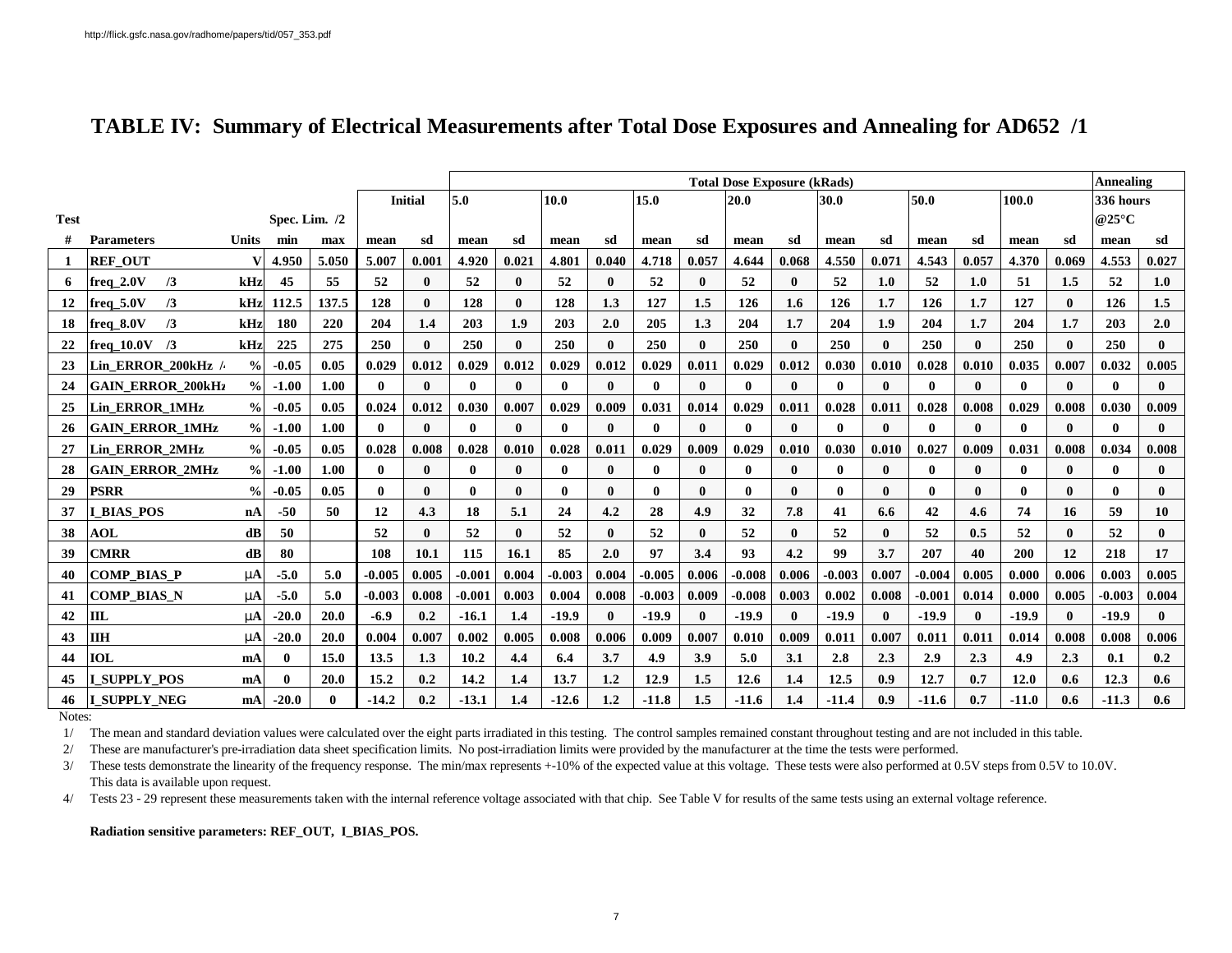| TABLE V: Summary of Electrical Measurements after Total Dose Exposures and Annealing for AD652 /1 |
|---------------------------------------------------------------------------------------------------|
| Using an External Voltage Reference /4                                                            |

|             |                          |               |                 |       |              |                | <b>Total Dose Exposure (kRads)</b> |       |       |       |       |              |              |       |       |              |              | Annealing    |              |       |                          |              |
|-------------|--------------------------|---------------|-----------------|-------|--------------|----------------|------------------------------------|-------|-------|-------|-------|--------------|--------------|-------|-------|--------------|--------------|--------------|--------------|-------|--------------------------|--------------|
|             |                          |               |                 |       |              | <b>Initial</b> | 5.0                                |       | 10.0  |       | 15.0  |              | 20.0         |       | 30.0  |              | 50.0         |              | 100.0        |       | 336 hours                |              |
| <b>Test</b> |                          |               | Spec. Lim. $/2$ |       |              |                |                                    |       |       |       |       |              |              |       |       |              |              |              |              |       | @25 $\mathrm{^{\circ}C}$ |              |
|             | Parameters /3            | <b>Units</b>  | min             | max   | mean         | sd             | mean                               | sd    | mean  | sd    | mean  | sd           | mean         | sd    | mean  | sd           | mean         | sd           | mean         | -sd   | mean                     | -sd          |
|             | <b>REF OUT</b>           |               | 4.950           | 5.050 | 5.007        | 0.001          | 4.920                              | 0.021 | 4.801 | 0.040 | 4.718 | 0.057        | 4.644        | 0.068 | 4.550 | 0.071        | 4.543        | 0.057        | 4.370        | 0.069 | 4.553                    | 0.027        |
| <b>30</b>   | Lin ERROR 200kHz         | $\frac{9}{6}$ | $-0.05$         | 0.05  | 0.025        | 0.010          | 0.025                              | 0.011 | 0.030 | 0.009 | 0.030 | 0.011        | 0.026        | 0.010 | 0.026 | 0.012        | 0.027        | 0.009        | 0.022        | 0.008 | 0.027                    | 0.009        |
| 31          | <b>GAIN ERROR 200kHz</b> | $\frac{0}{0}$ | $-1.00$         | 1.00  | $\mathbf{r}$ |                | 0                                  |       |       | 0     |       | 0            | $\mathbf{0}$ | 0     | 0     | $\mathbf{0}$ | $\mathbf{0}$ | 0            | $\mathbf{0}$ |       | $\mathbf{0}$             | $\mathbf{0}$ |
|             | 32 Lin ERROR 1MHz        | $\frac{0}{0}$ | $-0.05$         | 0.05  | 0.026        | 0.005          | 0.036                              | 0.010 | 0.024 | 0.010 | 0.024 | 0.010        | 0.026        | 0.011 | 0.024 | 0.013        | 0.027        | 0.010        | 0.029        | 0.009 | 0.026                    | 0.007        |
| 33          | <b>GAIN ERROR 1MHz</b>   | $\%$          | $-1.00$         | 1.00  | 0            |                | $\mathbf{0}$                       |       |       |       |       | $\mathbf{0}$ | $\mathbf{0}$ | 0     | 0     | $\mathbf{0}$ | $\mathbf{0}$ | 0            | $\mathbf{0}$ |       | $\mathbf{0}$             | $\mathbf{0}$ |
| 34          | Lin ERROR 2MHz           | $\frac{0}{0}$ | $-0.05$         | 0.05  | 0.028        | 0.010          | 0.026                              | 0.009 | 0.035 | 0.007 | 0.029 | 0.013        | 0.029        | 0.009 | 0.028 | 0.013        | 0.026        | 0.008        | 0.028        | 0.009 | 0.034                    | 0.006        |
| 35          | <b>GAIN ERROR 2MHz</b>   | $\frac{0}{0}$ | $-1.00$         | 1.00  | $\mathbf{0}$ |                | $\mathbf{0}$                       |       |       | 0     |       | $\mathbf{0}$ | $\mathbf{0}$ | 0     |       | $\mathbf{0}$ | $\mathbf{0}$ | $\mathbf{0}$ | $\mathbf{0}$ |       | $\mathbf{0}$             | $\mathbf{0}$ |
|             | <b>36 PSRR</b>           | $\frac{1}{2}$ | $-0.05$         | 0.05  |              |                | $\mathbf{0}$                       |       |       |       |       |              | $\mathbf{0}$ |       |       | $\mathbf{0}$ |              |              | 0            |       |                          |              |

Notes:

1/ The mean and standard deviation values were calculated over the eight parts irradiated in this testing. The control samples remained constant throughout testing and are not included in this table.

2/ These are manufacturer's pre-irradiation data sheet specification limits. No post-irradiation limits were provided by the manufacturer at the time the tests were performed.

3/ Tests 30 - 36 were performed with an external reference voltage to give a comparison due to the degradation of REF\_OUT.

4/ The REF\_OUT parameter was expected to show degradation at low radiation levels. Therefore, tests 30 - 36 were performed with an external voltage reference as well. The results are reported in this table.

**Radiation sensitive parameters: REF\_OUT.**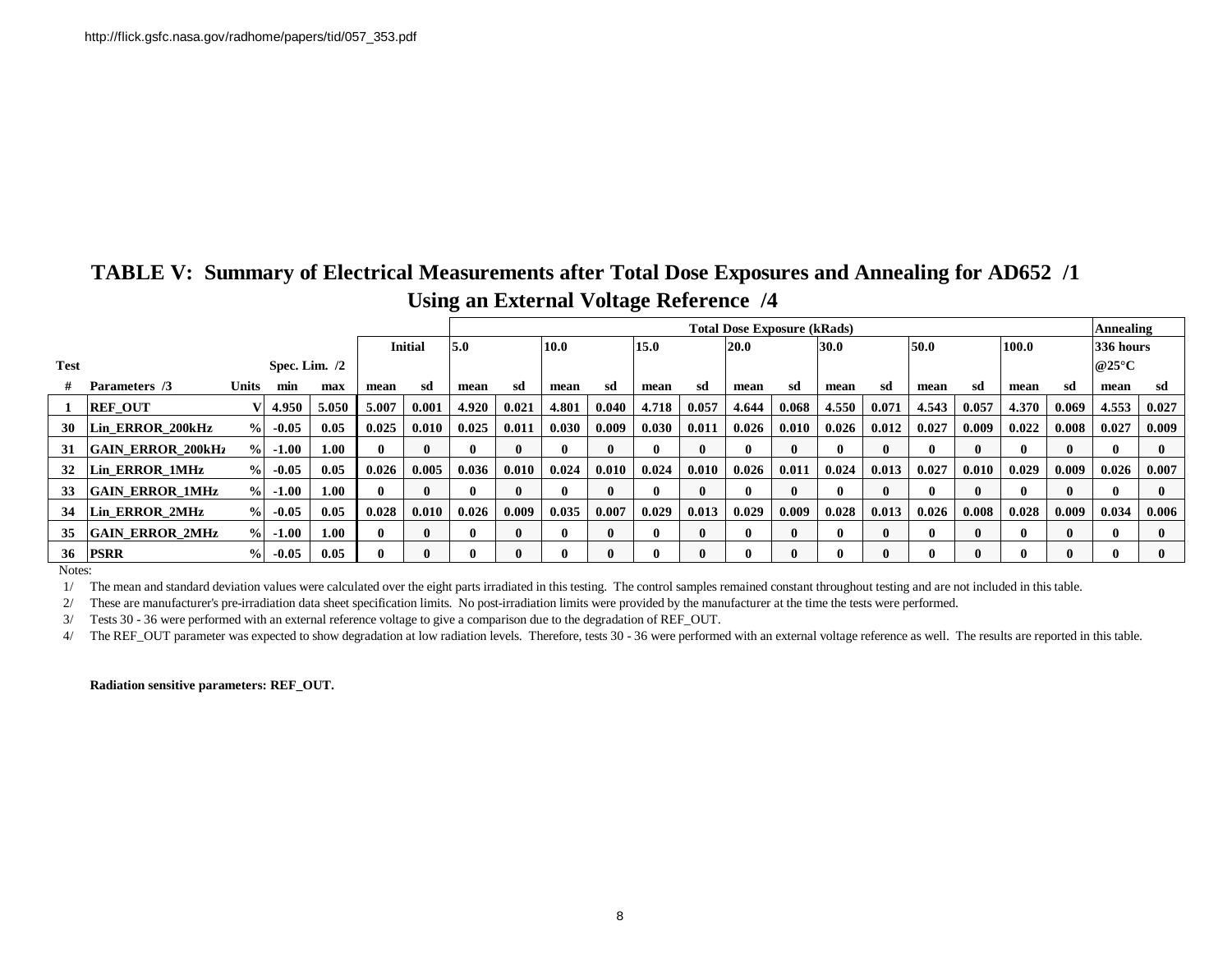

**Figure 2: Frequency vs. Voltage for SN 160 Using A540**

Note: The 'linear' line plots the ideal frequency response (25kHz/V). The A540 measurements are within 8% of the ideal frequency before and after irradiation exposures up to 100kRads. This data indicates that the frequency does not degrade with radiation exposure.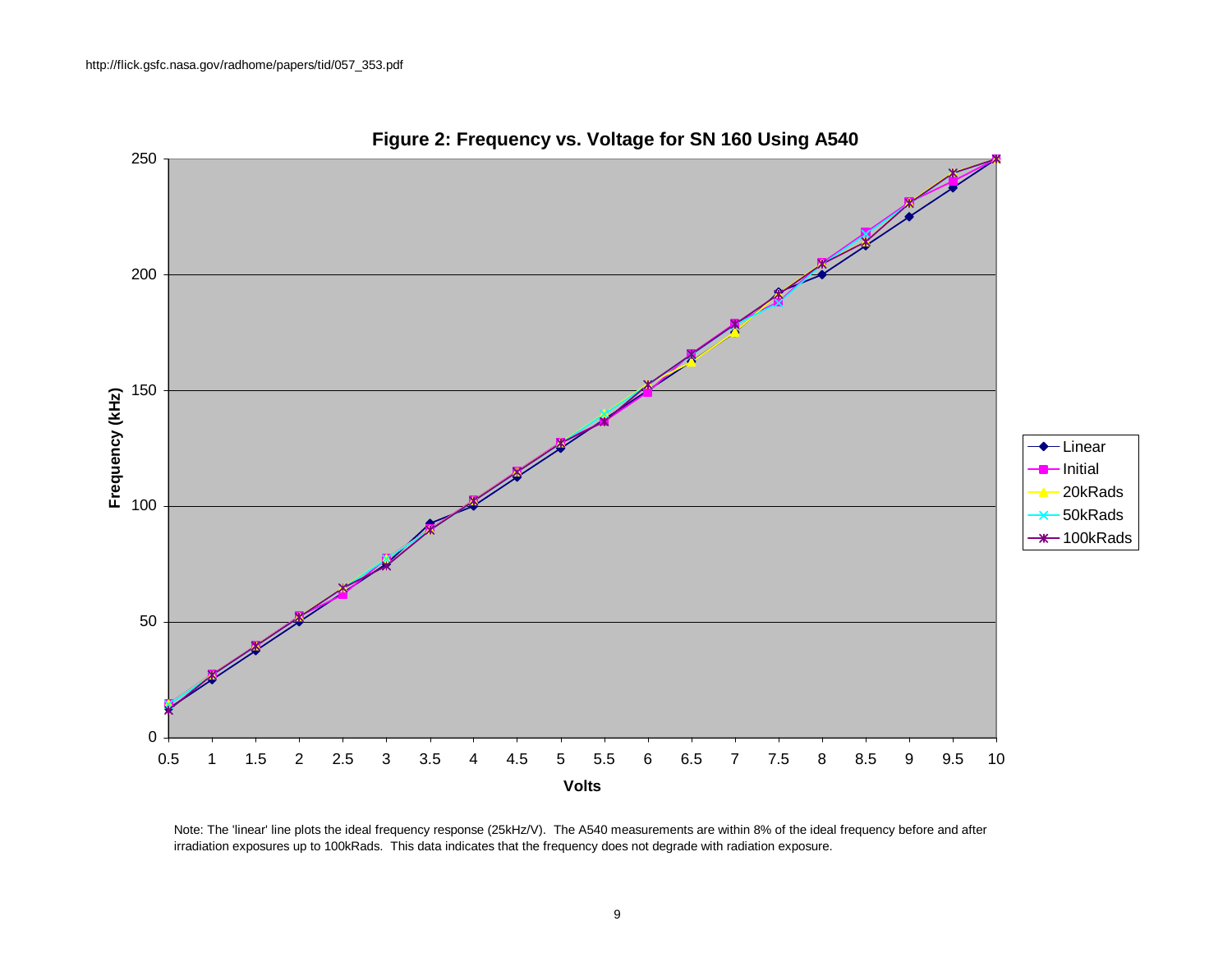| Voltage | Linear | Initial | 20kRads |       | 50kRads 100kRads |      | Max deviation from linear |
|---------|--------|---------|---------|-------|------------------|------|---------------------------|
| 0.5     | 12.5   | 14.6    | 14.4    | 14.3  | 11.8             | 5.6% |                           |
|         | 25     | 27.3    | 27.1    | 26.9  | 27               | 8.0% |                           |
| 1.5     | 37.5   | 39.8    | 39.7    | 39.5  | 39.5             | 5.3% |                           |
| 2       | 50     | 52.4    | 52.2    | 52    | 52               | 4.0% |                           |
| 2.5     | 62.5   | 61.7    | 64.8    | 64.5  | 64.6             | 3.4% |                           |
| 3       | 75 I   | 77.4    | 77.3    | 77.1  | 74.1             | 1.2% |                           |
| 3.5     | 92.5   | 90      | 89.8    | 89.6  | 89.6             | 3.1% |                           |
| 4       | 100    | 102.5   | 102.4   | 102.1 | 102.2            | 2.2% |                           |
| 4.5     | 112.5  | 115.1   | 114.9   | 114.6 | 114.7            | 2.0% |                           |
| 5       | 125    | 127.6   | 127.4   | 127.1 | 127.2            | 1.8% |                           |
| 5.5     | 137.5  | 136.6   | 140     | 139.7 | 136.5            | 0.7% |                           |
| 6       | 150    | 149.3   | 152.8   | 152.4 | 152.5            | 1.6% |                           |
| 6.5     | 162.5  | 165.9   | 162.2   | 165.3 | 165.5            | 1.8% |                           |
|         | 175    | 178.9   | 175.2   | 178.3 | 178.5            | 2.0% |                           |
| 7.5     | 192.5  | 188.2   | 191.8   | 187.8 | 191.5            | 0.1% |                           |
| 8       | 200    | 205.1   | 204.9   | 204.4 | 204.6            | 2.3% |                           |
| 8.5     | 212.5  | 218.2   | 214.3   | 217.5 | 214.2            | 0.1% |                           |
| 9       | 225    | 231.3   | 231.1   | 230.6 | 230.8            | 2.6% |                           |
| 9.5     | 237.5  | 240.4   | 244.2   | 243.7 | 243.9            | 2.7% |                           |
| 10      | 250    | 250     | 250     | 250   | 250              | 0.0% |                           |

# Table VI: Frequency Data for SN160